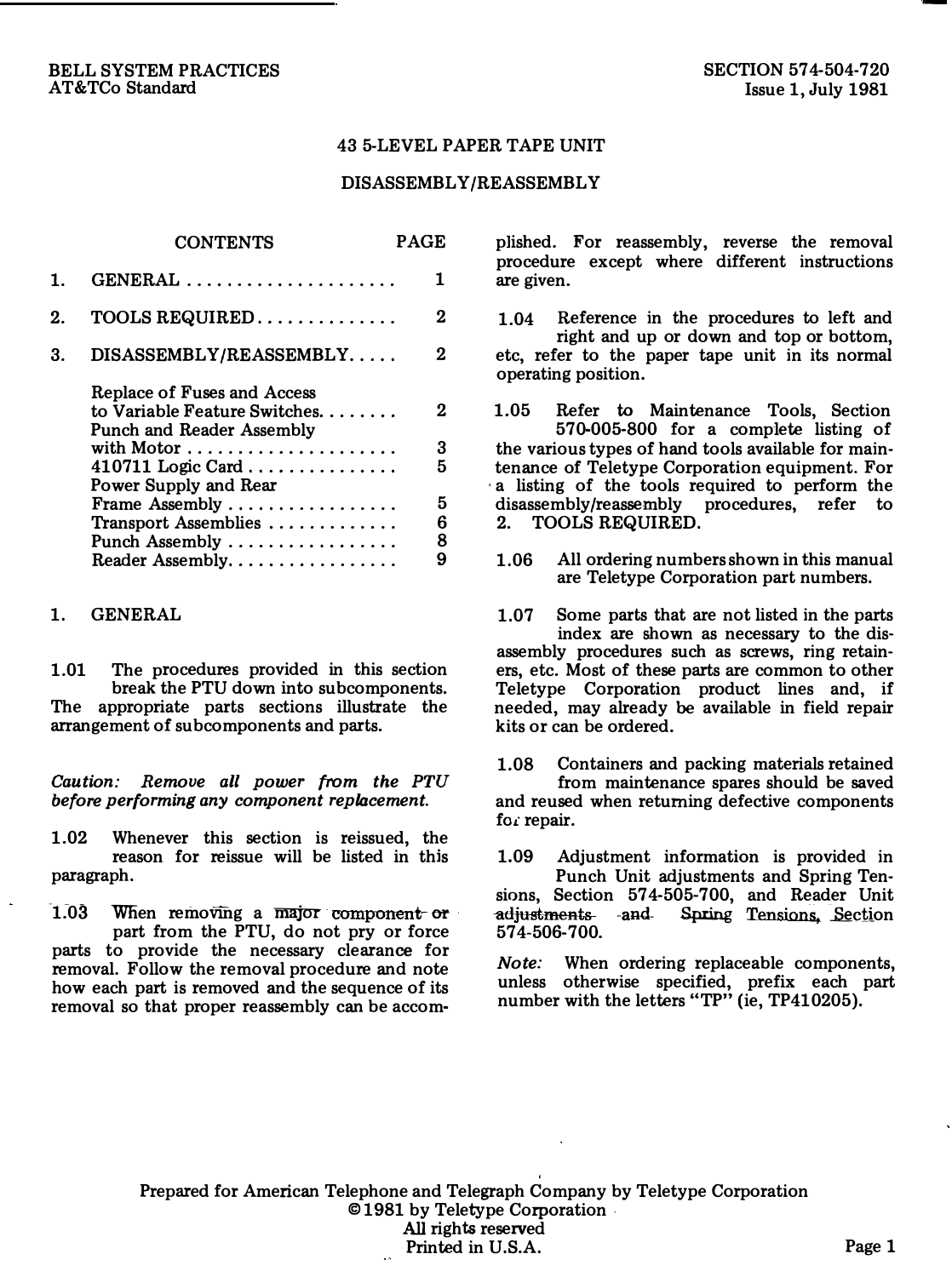## 2. TOOLS REQUIRED

2.01 The following tools may be required when performing the disassembly/reassembly procedure. Most of these items should normally be present in standard maintenance tool kits (refer to Section 570-005-800.

| PART NO. | <b>TOOLS</b>                       |  |
|----------|------------------------------------|--|
| 124682   | Hex key wrench, 1/16 inch          |  |
| 104457   | Hex key wrench (.050)              |  |
| 159841   | Hex key wrench (.093)              |  |
| 100982   | Screwdriver/w clip. 1/4 inch       |  |
| 89994    | Assembly wrench, 1/4 inch          |  |
| 129534   | Wrench, $3/16 \times 1/4$ open end |  |
| 152835   | Wrench, $5/16 \times 3/8$ open end |  |
| 129536   | Wrench, $7/16 \times 1/2$ open end |  |
|          |                                    |  |

 $\mathbf{r}=\frac{1}{2}$ 

### 3. DISASSEMBLY/REASSEMBLY

Replacement of Fuses for Access to Variable Feature Switches

3.01 To replace fuses or gain access to variable feature switches:

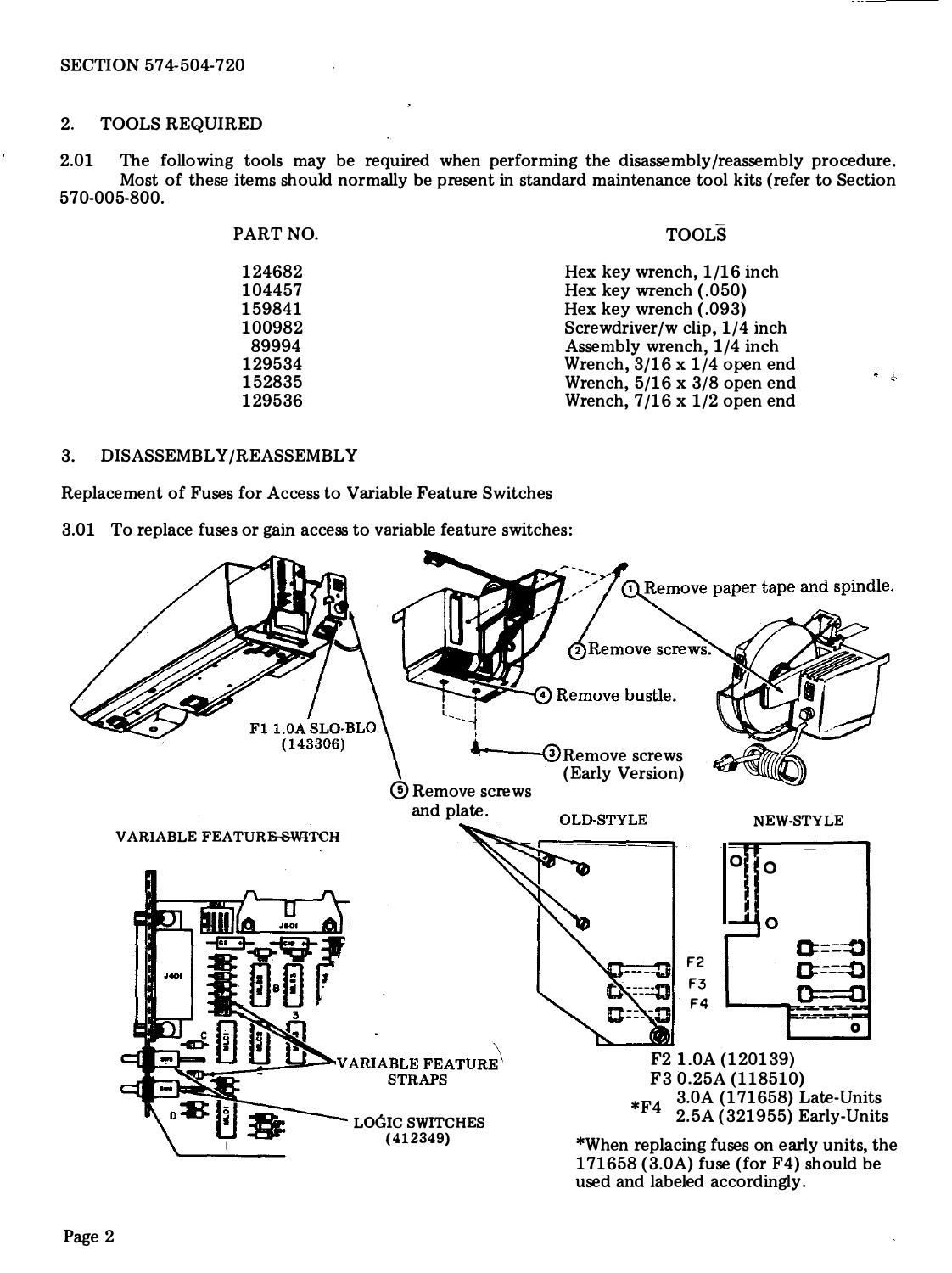Punch and Reader Assembly with Motor

3.02 To remove punch and reader with motor:

Remove main cover, wind cover and chad box.

@Remove main and wind cover.

¢



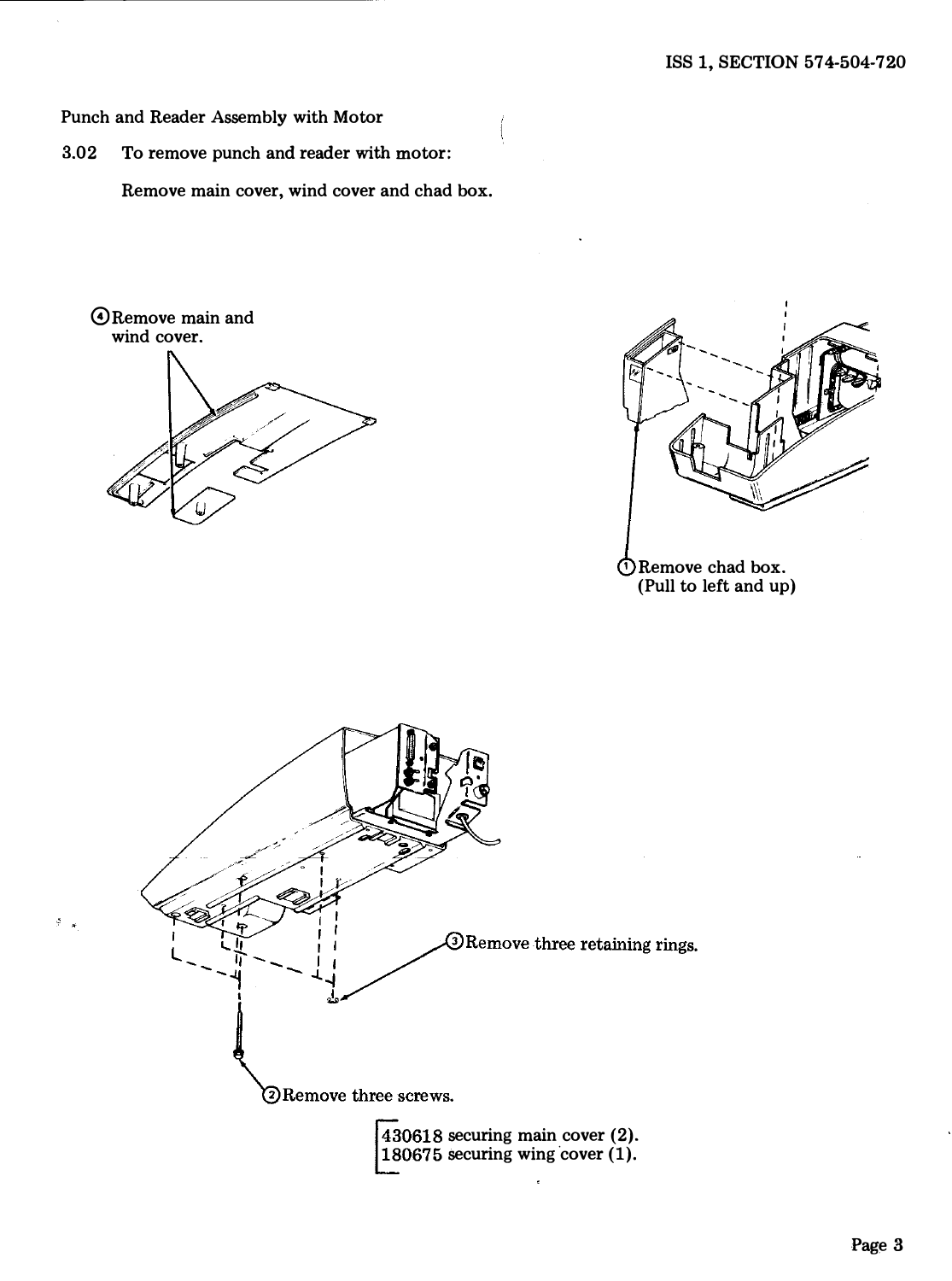

Note: During reassembly, be certain that the reader tight tape arm remains outside the opening in the cover.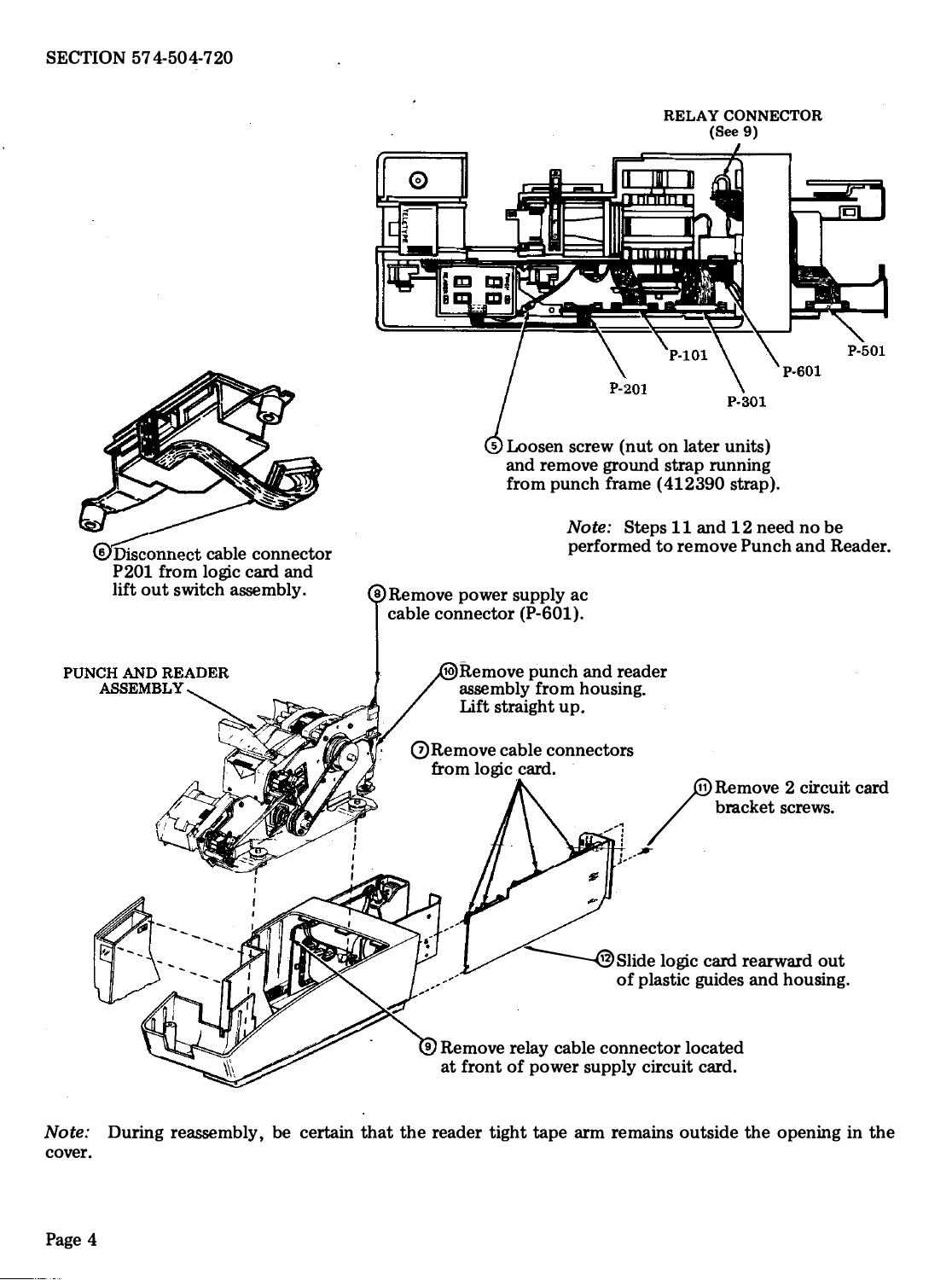# 410711 Logic Card

3.03 To remove the 410711 logic card assembly:

(!)Remove bustle and guard assembly. Perform 3.01, Steps 1 through 4.

®Remove covers. Perform 3.02, Steps 1 through 4.

@Remove logic card. Perform 3.02, Steps 5, 6, 7, 11 and 12.

Power Supply and Rear Frame Assembly

3.04 To remove the power supply and rear frame assembly:

\_(!)Remove bustle and guard assembly. Perform 3.01, Steps 1 through 4.

0 Remove covers and chad box. Perform 3.02, Steps 1 through 4.

@Remove punch and reader assembly and logic card. Perform 3.02, Steps 5 through 12.

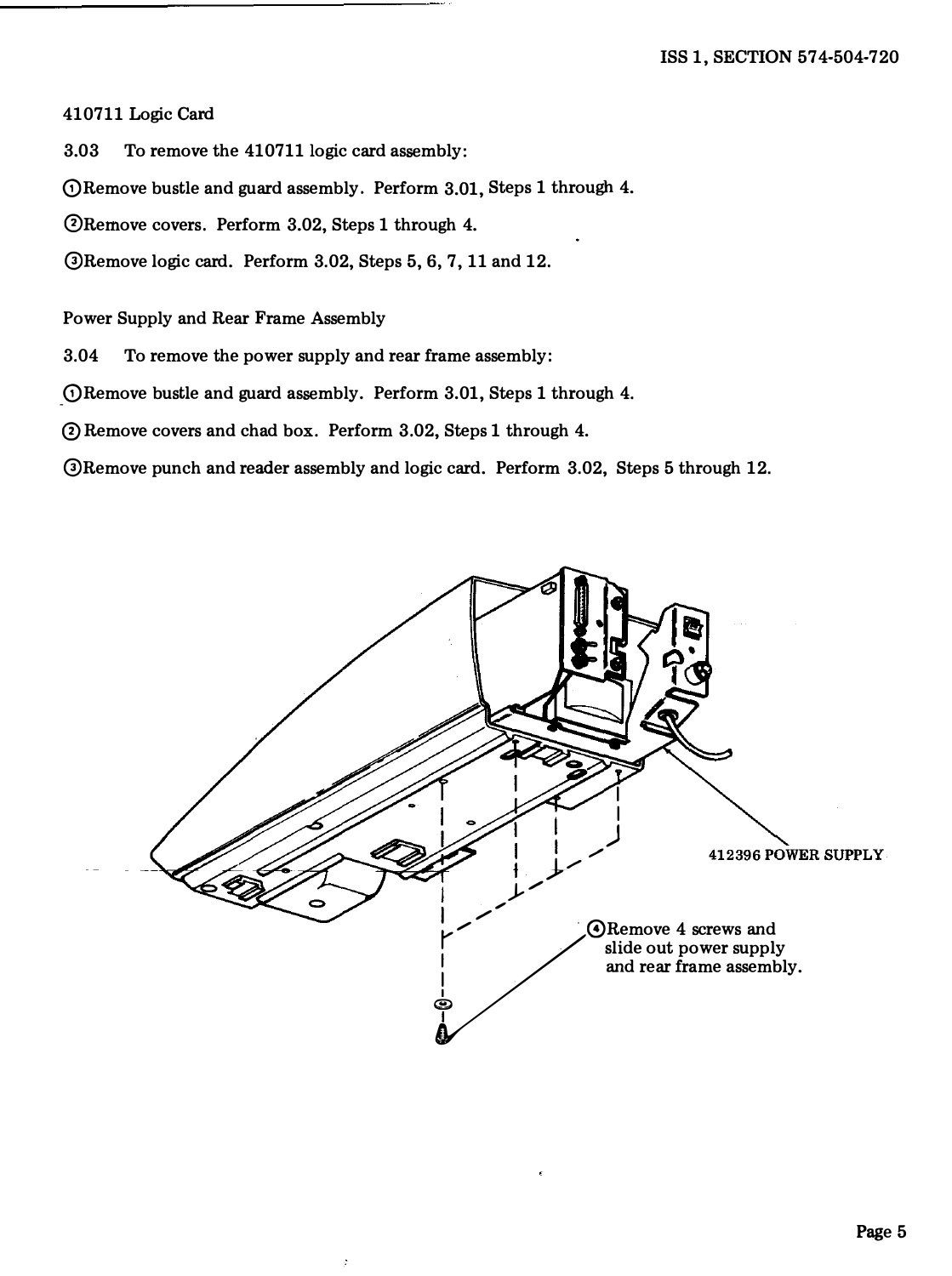Transport Assemblies

3.05 To remove transport assemblies:

 $\overline{O}$  Remove paper tape. Perform 3.01, Step 1.

®Remove punch and reader assembly. Perform 3.02, Steps 1 through 10.



Steps 12 through 14 for Reader transport.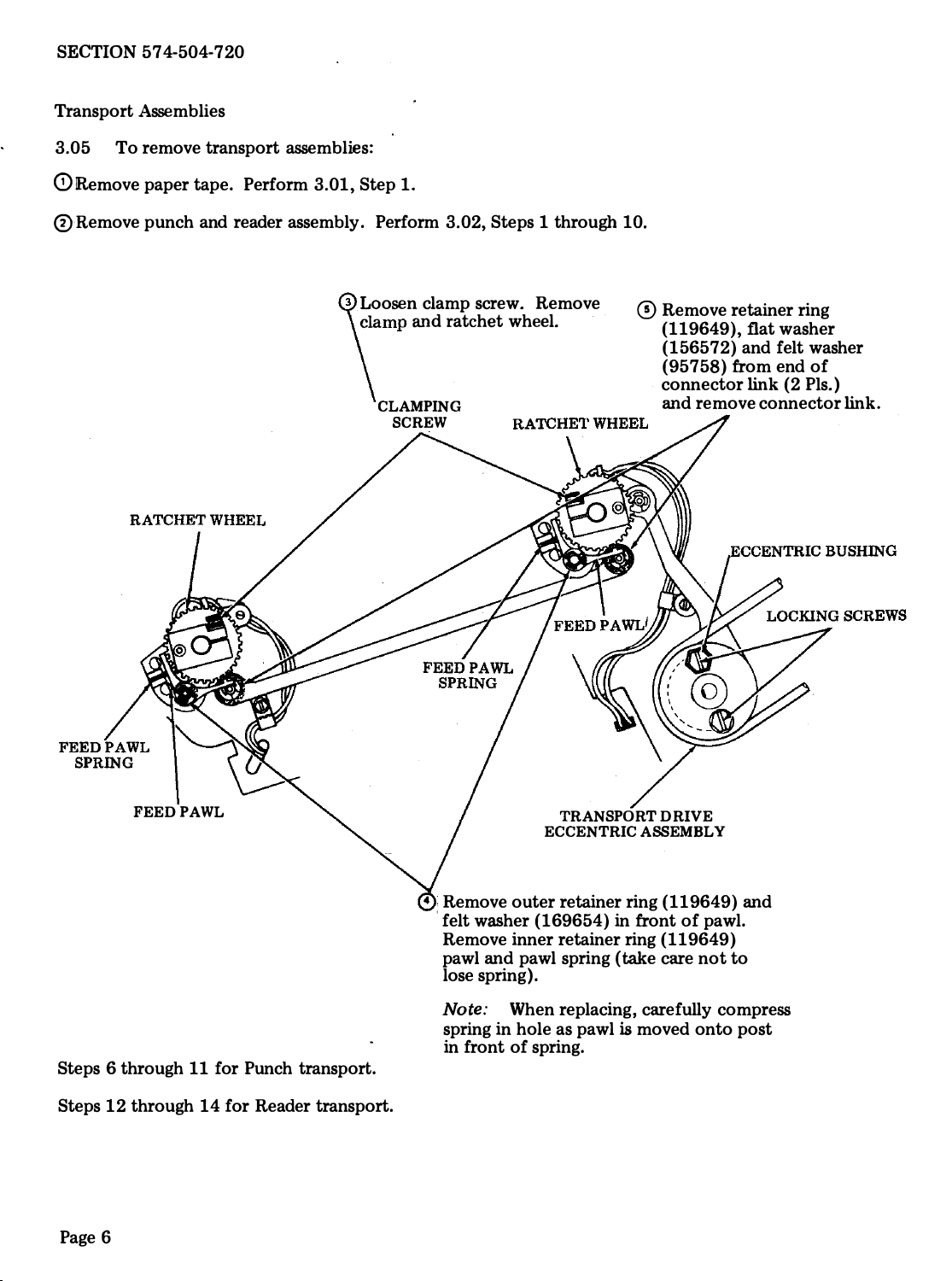To remove punch transport assembly:



To remove reader transport assembly:

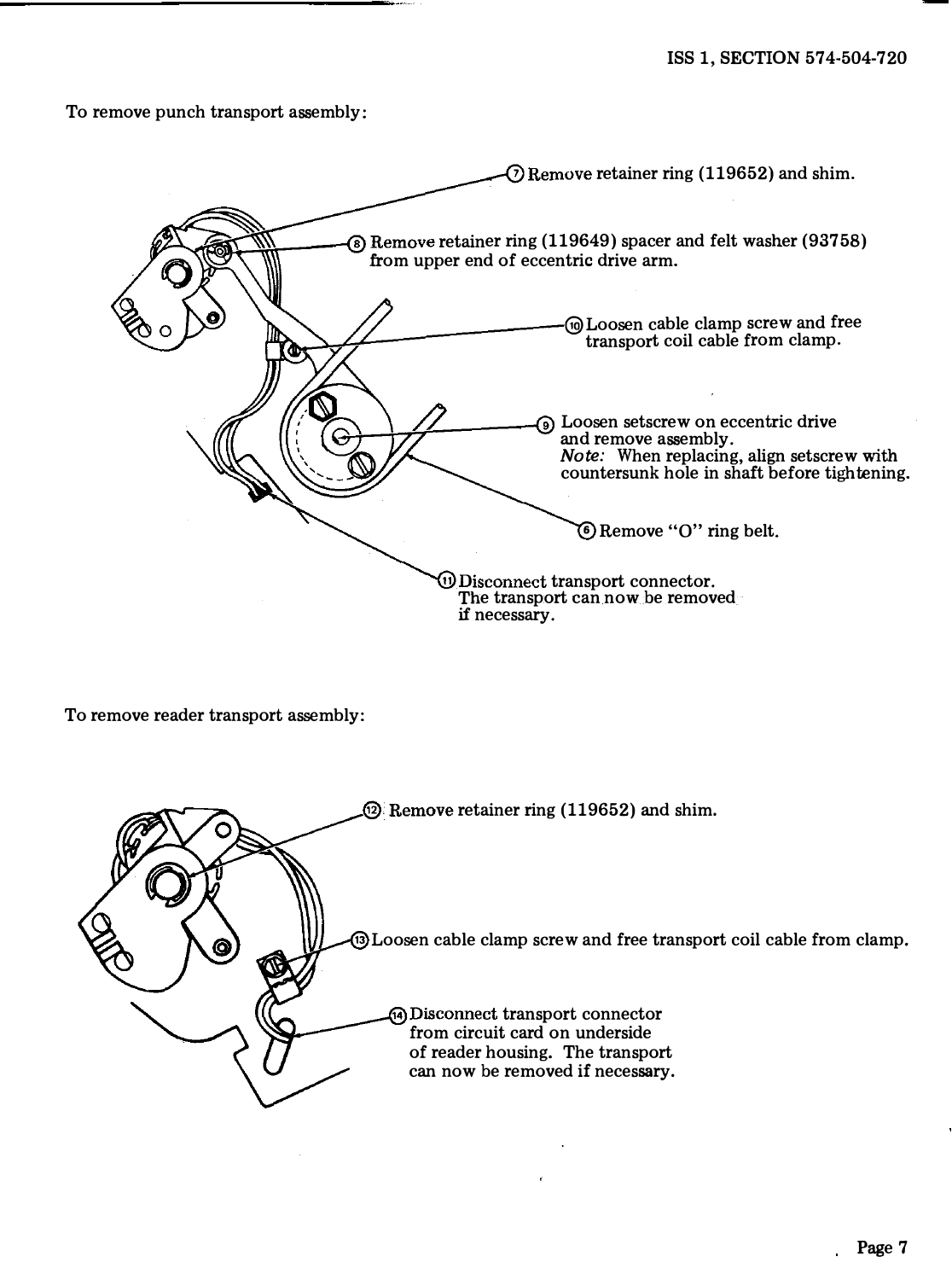Punch Assembly

3.06 To remove punch assembly:

 $\odot$  Perform paragraph 3.05 Steps 1, 2, 3, 6, 7, 9, 10 and 11.



Note 1: In reassembly, the Feed Pawl and Ratchet Wheel Engagement adjustment must be made.

Note 2: In reassembly connect link to transport assembly while mounting punch to center frame.